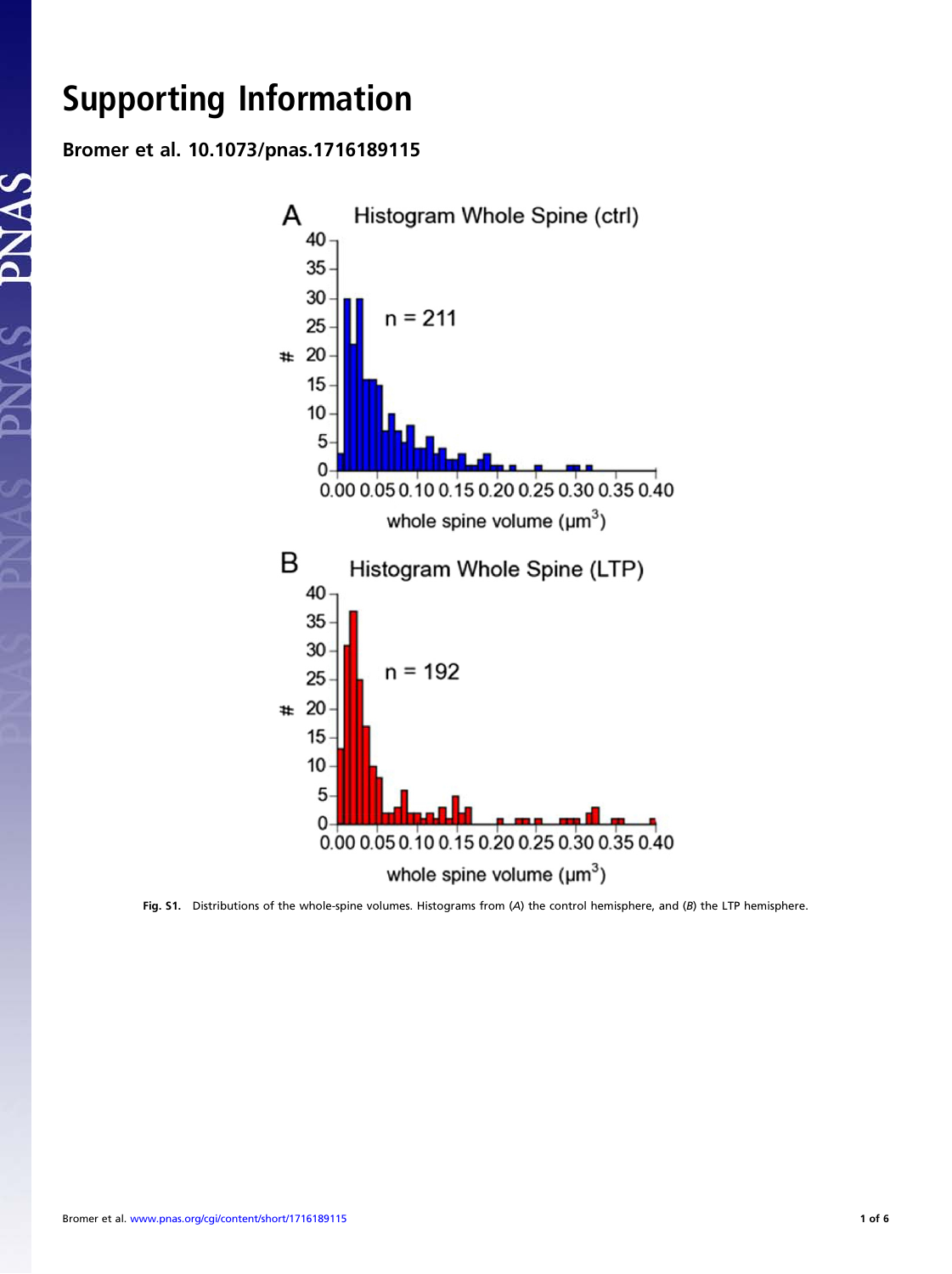

Fig. S2. No significant difference occurred in the distribution of spine head volume between dendrites within animals. Blue and red lines represent the distribution of spine head volumes for three dendrites in the control and LTP condition, respectively, in (A) rat 1 and (B) rat 2.



Fig. S3. Distributions of the spine neck volumes. Histograms from (A) the control hemisphere and (B) the LTP hemisphere.

 $\frac{c}{\Delta}$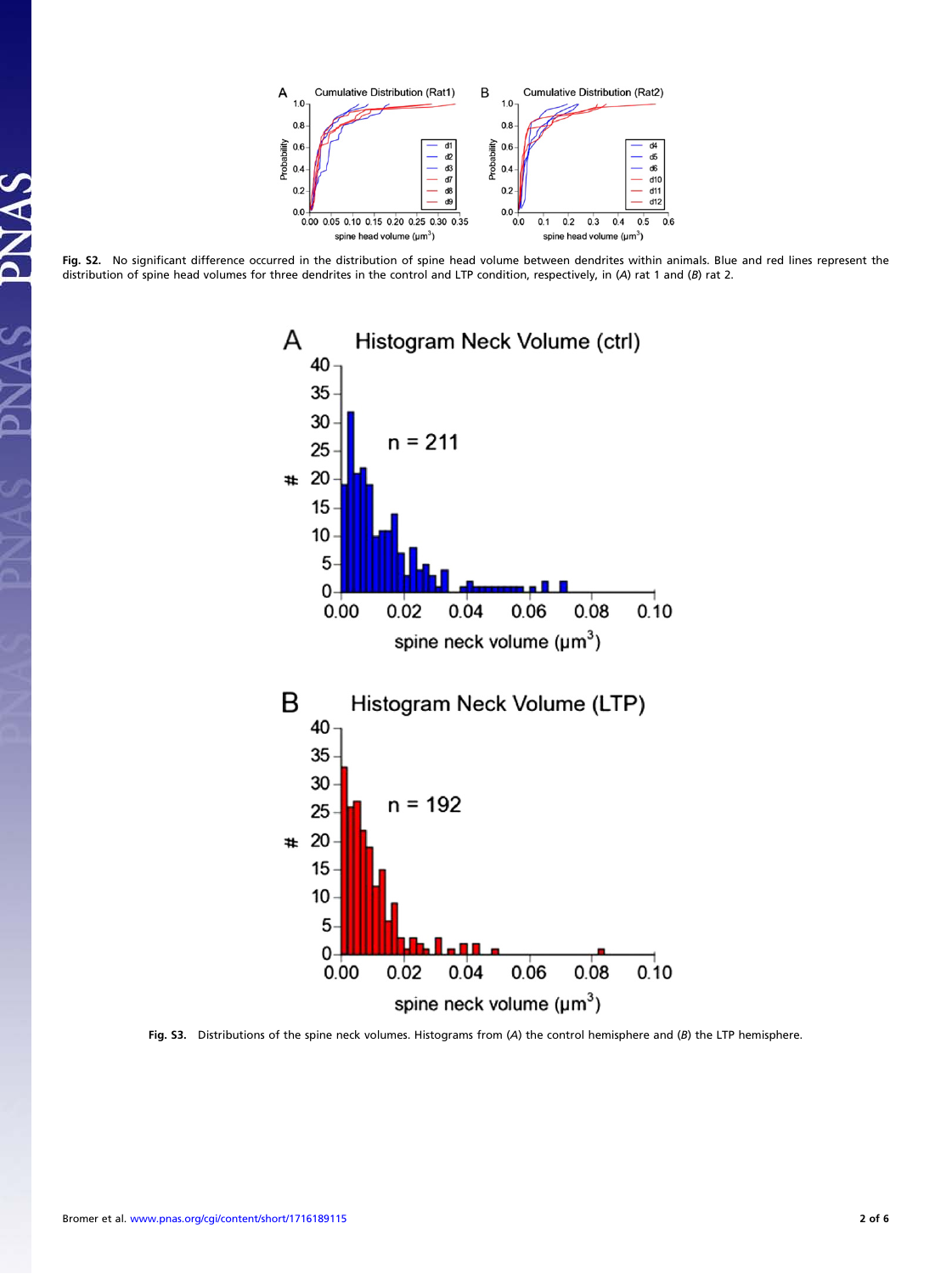

Fig. S4. Testing accuracy of spine head volumes. The measurement error was calculated across four independent 3DEM edits of the head–neck junction to measure the head volume for each spine. In the control condition, the number of spines where the CV across measurements was greater than 0.02 was 0. In contrast, the number of measurements with CV greater than 0.02 was much greater in LTP condition (59 for rat 1 and 55 for rat 2), even after adjustment by a senior expert opinion (39 for rat 1 and 37 for rat 2).



Fig. S5. No significant correlation between CV and SDSA spine head volumes. (A) The CV for control SDSA pairs does not increase with spine head size. (B) The CV for LTP SDSA pairs shows an apparent trend with respect to head dimensions, but it did not reach statistical significance. In both A and B, each data point on the graph is the average spine head volume for the SDSA pair. Slopes, correlation values, P values, and number of pairs are indicated in the upper left corner of each graph.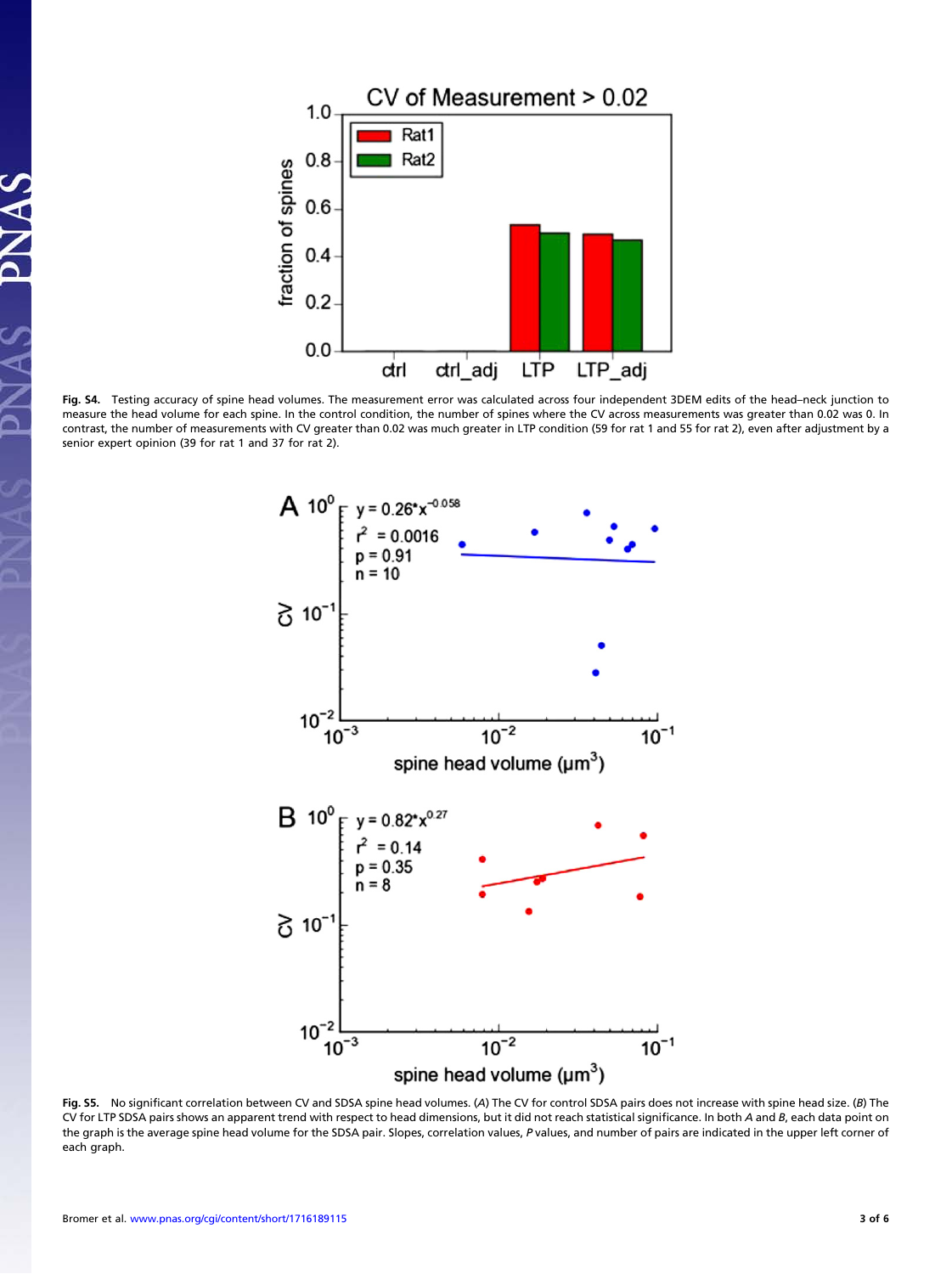

Fig. S6. Distributions of spine head volumes differ across hippocampal regions. (A) Histogram of spine head volumes in dentate gyrus MML (n = 211 control, blue, and 192 LTP, red, spines for a total of 403). (B) Histogram of spine head volumes in CA1 stratum radiatum ( $n = 287$  spines). (C) Cumulative distribution plot showing that the two spine populations (dentate combined, purple; CA1, green) are significantly different as measured by head volume (KS test value of  $P = 5e$ -05).

AS PNAS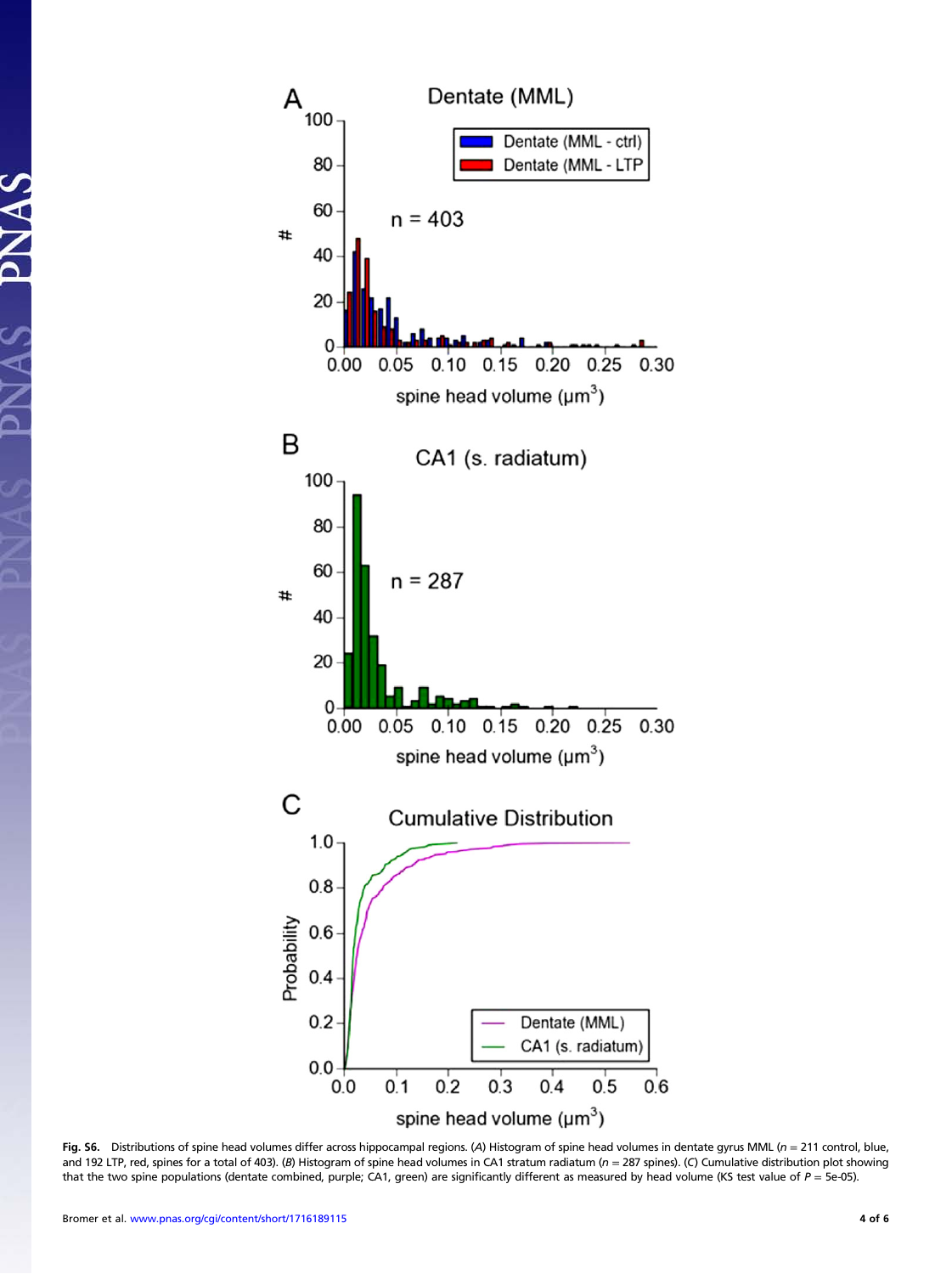

Movie S1. Control dendrite from Fig. 1<sup>E</sup> is rotated about its longitudinal axis as each component of the scene is added sequentially over this 1-min, 14-s movie clip. The movie opens with the intermediate dendritic segment (solid yellow) with two of the spines that are later shown to be an SDSA pair colored blue. At 18 s, the rest of the reconstructed dendritic segment (translucent yellow), including the spines and synapses (red), is added. At 36 s, the axon (white) participating in the SDSA pair is added. At 55 s, the rest of the axons (green) that formed synapses with one spine head from the intermediate dendritic segment are added. (Scale cube: 1 μm<sup>3</sup>.)

[Movie S1](http://movie-usa.glencoesoftware.com/video/10.1073/pnas.1716189115/video-1)

 $\overline{\mathbf{A}}$